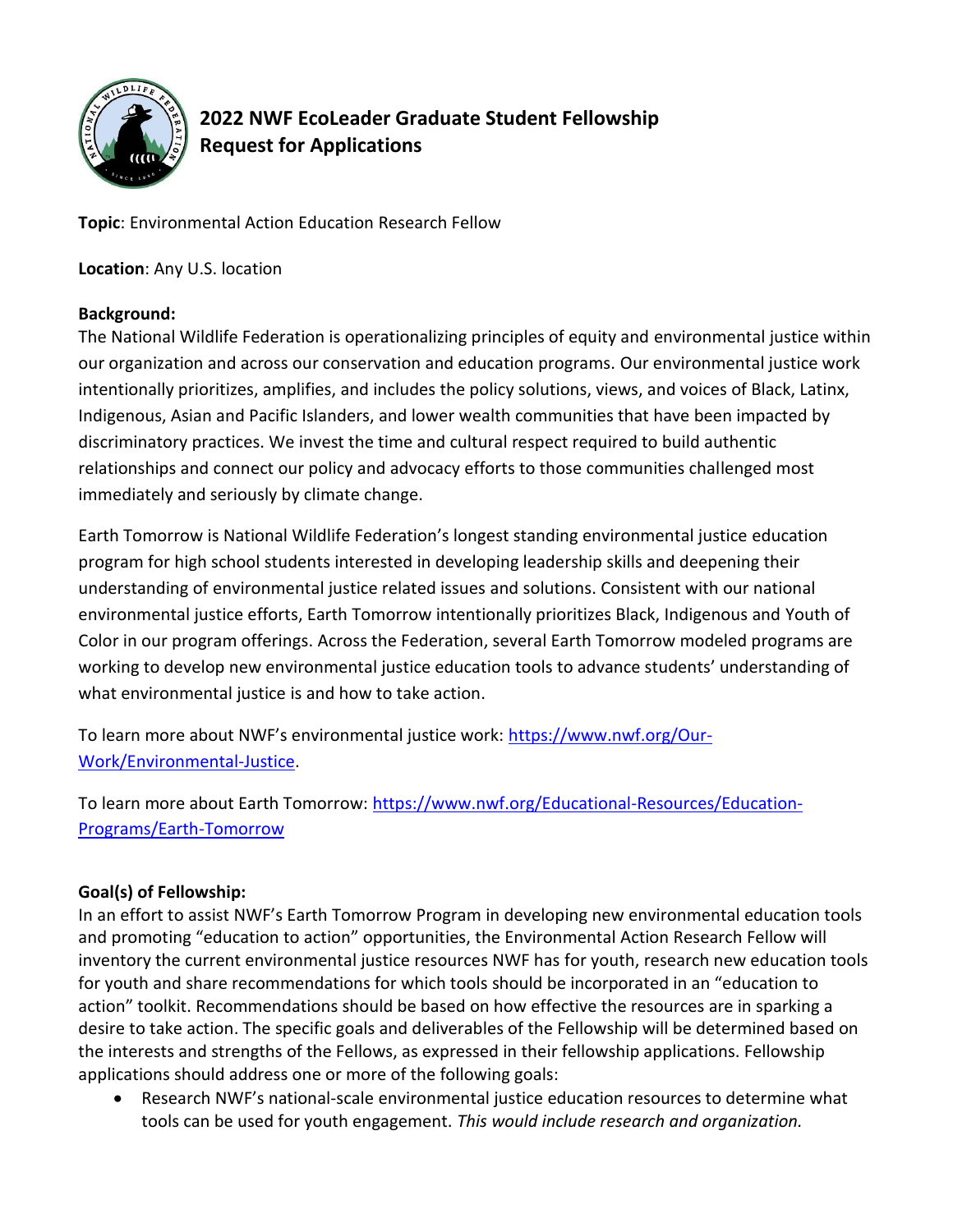- Research new environmental justice education resources and activities geared towards youth and identify untapped or underused methodologies to reach students from diverse background. *This would include online research and interviews.*
- Research resources that have proven to be effective in promoting education to action for youth interested in environmental justice. *This would include writing and surveying.*
- Recommend activities and events for students to take action corresponding to the recommended educational tools. *This would include writing and surveying.*

#### **Key Responsibilities**

- Register and maintain an active personal profile and presence on NWF EcoLeaders community, and promote to personal network during the course of the Fellowship.
- Create project plan for a 4-6 month Fellowship term based on agreed upon Fellowship goal.
- Coordinate with 1-2 other Fellows to share ideas, progress, and cohesion.
- Assist the NWF Youth Leadership Engagement team with additional duties as assigned.
- Develop a summary report of findings and programmatic recommendations

#### **Fellowship Program Requirements:**

- Participate in a Fellowship kick-off call date TBD.
- Participate in periodic phone check-ins with NWF staff about project status and responsibilities.
- Submit biweekly project updates throughout the Fellowship detailing the progress you have made and plans for the duration of your Fellowship.

#### **Competencies:**

- Motivated by values of equity and responsibility to those most marginalized
- Dedicated to deepening understanding of cultural and systemic racism and the intersectionality of multiple forms of social inequality
- Demonstrates awareness of positional power and privilege (both personally and professionally) and its attendant impacts
- Consistently brings a high level of empathy and social skills to work and interpersonal interactions
- Demonstrates awareness of the attributes associated with a white dominant culture and takes actions to dismantle hierarchies of oppression within that culture
- Must be a strategic thinker, self-starter, well organized, strong communicator, and relationship builder.
- An entrepreneurial spirit, initiative and energy is critical to success.
- Must have a passion for and commitment to NWF's mission.

#### **Perks and Privileges:**

- \$6,000 stipend
- Professional development resources, assistance, and networking
- Possibility of academic credit for successful completion of the project, as an independent study or integration of fellowship project into course curricula

**Eligibility**: Graduate students from any college or university within the U.S. are eligible to apply. Applications are invited from students in all disciplines and are not limited to environmental studies majors. Current and former employees of National Wildlife Federation and former NWF Campus Ecology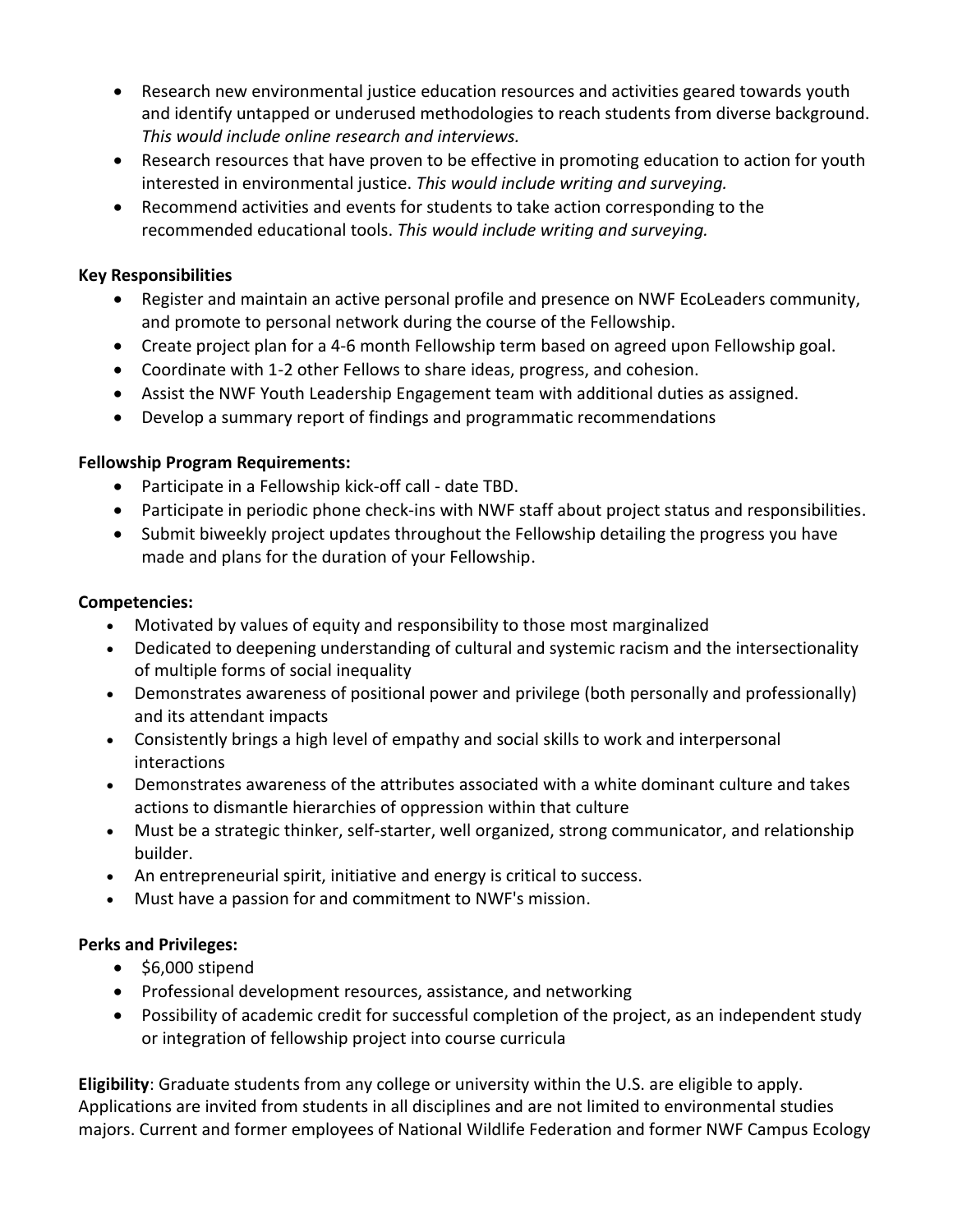Fellows are ineligible to apply. Former NWF interns are eligible to apply following one year from their final work date. The name on the application must be limited to **one individual** and the Fellowship reporting, training, or other requirements cannot be transferred to or shared with another student. Additional involvement should be noted in the proposal. The applicant must be enrolled in school through the duration of the 4-month grant period.

#### **Grant Terms**:

The Fellowship is for a term of 4-6 months, depending on Fellow's schedule. The fellow will begin in May of 2022, with the specific date TBD. Fellows spend various amounts of time on their projects each week. The average amount of time spent is 10 hours weekly or 40 hours monthly. The time invested by each student is typically considerable, but it is also flexible to account for schoolwork and other commitments and the working style of each Fellow. Fellows will receive a stipend for their work. Any Fellowshiprelated expenses accrued during the Fellowship period should be covered by the stipend.

Payments are dispersed in two installments: First installment of grant awards are made within two weeks of awarding the fellowship and finalizing fellowship agreement. The second installment will be made by August 31, 2022. Grant funds may be distributed to the student directly (with submission of a W-9) or to an Administrative Office on campus (e.g. Research, Grants and Contracts Office, Financial Aid Office, Campus Sustainability Office) to the attention of the appropriate administrator. Grant funds may be taxable; consult your tax advisor for U.S. Internal Revenue Service reporting requirements.

## **How to Apply:**

- 1. Carefully review the information provided in this document.
- 2. Complete and submit the application form for the 2022 NWF EcoLeader Graduate Student Fellowship, **[HERE](https://docs.google.com/forms/d/e/1FAIpQLSfuP9WgzptbsjEkQA1PTqB-0Qsv1oDKa0dN9g7bNt9TMQ3PLg/viewform?usp=sf_link)**.
- 3. Submit an electronic letter of recommendation from your identified Advisor via PDF attachment to [Fellows@nwf.org.](mailto:Fellows@nwf.org) Please make sure your name is in the subject line of the email.

*All applicants must identify and work with an Advisor for the duration of the grant period. An advisor is a member of the staff, faculty, or administration on your campus who is willing to serve in an advisory capacity for the duration of the grant period. The advisor should be from the department on campus this is most closely related to your fellowship and can validate that the project is one that is supported by the department and/or campus.* 

*Please secure an electronic copy of a letter of recommendation from the Advisor explaining the qualifications of the applicant and his or her role in advising the student and submit the letter as a PDF attachment via email to [Fellows@nwf.org](mailto:Fellows@nwf.org)*

# **The deadline to submit applications is May 15, 2022 by midnight.**

Applications are reviewed by a committee to determine which meet the selection criteria. All applicants will be notified of their status within one month of their application deadline.

#### **Applications will be evaluated based on the following:**

• Demonstrated interest in and experience working within or with diverse constituencies